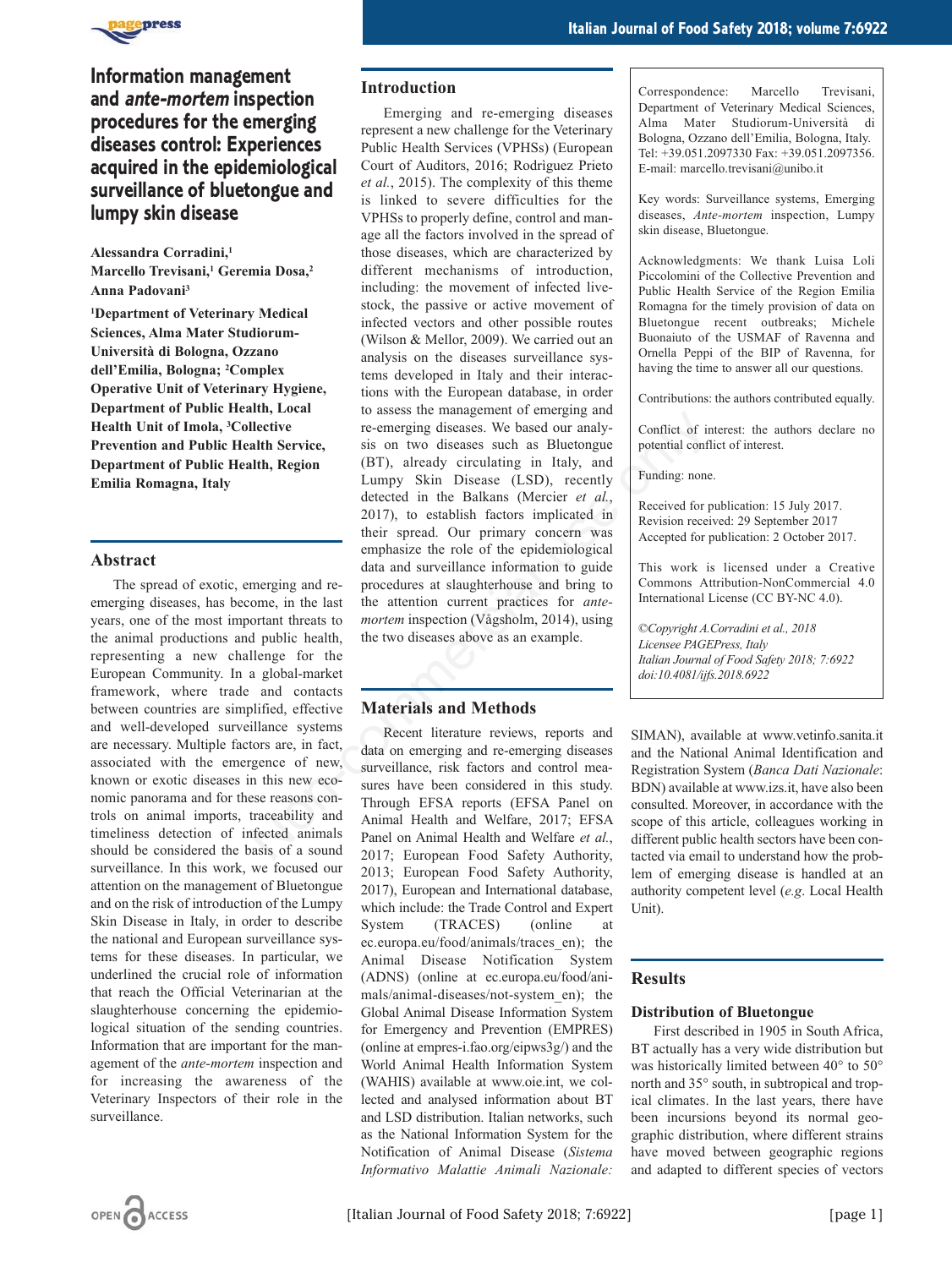between *Culicoides* genus (Wilson and Mellor, 2009). These adaptations, the discovery of new serotypes with unpredictable virulence and clinical implications made BT a disease of concern for animal productions and trade (United States Department of Agriculture, 2016). Since 2001, BT is circulating in Italy and, as reported in the national surveillance system SIMAN, from January 2016 to May 2017 there have been 1206 outbreaks registered. The majority of cases were detected in Veneto, Campania, Sicily and Basilicata, but overall 17 regions were involved (Table 1). Actually, BTV-1 and BTV-4 are the serotypes more present in the area and although attempts have been made to identify the route(s) of introduction of these viruses by tracing animal imports, analysing sequence data and modelling meteorological conditions, their mechanism of introduction remain unclear. Moreover, the existence of a novel BTV serotype circulating in healthy goats in Sardinia was recently described, but no information about its origin have been reported yet. Sera from the infected goats failed to neutralize reference strains of the classical BTV

#### **Table 1. Detailed bluetongue circulation in Italy from January 2016 to May 2017.**

| Region                | <b>Serotype</b>               | N. cases                   |
|-----------------------|-------------------------------|----------------------------|
| Abruzzo               | $BTV-4$<br>$BTV-1$            | 24<br>1                    |
| <b>Basilicata</b>     | $BTV-4$<br>$BTV-1$<br>unknown | 98<br>17<br>$\overline{2}$ |
| Calabria              | BTV-4<br>$BYV-1$              | 48<br>5                    |
| Campania              | $BTV-4$<br>$BTV-1$            | 127<br>36                  |
| Emilia Romagna        | $BYV-4$                       | 27                         |
| Friuli Venezia Giulia | $BYV-4$                       | 32                         |
| Lazio                 | $BTV-4$<br>$BYV-1$            | 39<br>9                    |
| Lombardia             | $BYV-4$                       | 5                          |
| Marche                | $BYV-4$                       | 9                          |
| Molise                | $BTV-4$<br>$BTV-1$            | 62<br>$\mathbf{1}$         |
| Apulia                | $BYV-4$                       | 44                         |
| Sardinia              | $BTV-1$<br>$BYV-4$            | 26<br>14                   |
| Sicily                | $BYV-4$<br>$BYV-1$            | 107<br>20                  |
| Tuscany               | $BTV-4$<br>$BYV-1$            | 38<br>$\mathbf{1}$         |
| Trentino A.A.         | $BYV-4$                       | 6                          |
| Umbria                | $BTV-4$<br>BTV-1              | 9<br>$\overline{3}$        |
| Veneto                | $BYV-4$                       | 396<br>1206                |

serotypes and of the recent BTV-26 and BTV-27. In addition, the gene segments of this new serotype (BTV-X ITL2015) have not been detected previously, but more indepth investigation is needed (Savini *et al*., 2017). It is assumed that animal movement, Culicoides active and passive flight are the main patterns of the BTV spread.

#### **Distribution of lumpy skin disease**

Another emerging disease of increasing interest for the European surveillance is the LSD. Originally confined to sub-Saharan Africa, it arrived in the Middle East in 2000 and reached Turkey in 2013, showing the potential of further spread (Coetzer and Tuppurainen, 2004). The Lumpy Skin Disease Virus (LSDV) is highly host specific and causes diseases only in cattle (*Bos indicus* and *Bos taurus*) and water buffalo (*Bubalus bubalis*). It had spread quickly between border territory of Turkey and Greece, affecting a wide range of cattle: until 31 December 2016, 4,676 animals have been infected in Turkey; 4,371 in the Former Yugoslav Republic of Macedonia (FYROM); 4,315 in Albania; 2,019 in Kosovo and 994 in Greece (Figure 1). In July 2016, considering the rapid distribution of the disease in the Balkans, the Italian Ministry of Health (MOH) transmitted a LSD-Warning (Ministero della Salute, 2016a) with informative elements on the disease, emphasizing the importance of a rapid notification and declaring increased control measures on traded animals from border regions of affected countries. Subsequently, a MHO Notation for prevention of virus introduction in the national territory, described sanitary measures to adopt (Ministero della Salute, 2016b). Incurial motion in alto<br>
increase the comment of Turkey and Greece, affecting a is crucial for the<br>
strotuy ef Turkey and Greece, affecting a is crucial for the<br>
strotuy eiting a strong the commeted in Turkey; also at a s



#### **Discussion**

It is important to underline that imports of live animals from countries affected by LSD are very low, due to movement limitations; on the contrary trade with at-risk countries is still present. From 2014 to 2016, animals imported for being slaughtered were 2290 from Hungary, 701 from Romania, 467 from Croatia, 35 from Lithuania and a lower amount from Lativa, Estonia and Greece.

About BTV-zones, instead, a large number of cattle imported for slaughter came from France, Slovenia and Spain and all these territories are affected by different serotype of BTV (BTV 1-2-4-8-16 in France; BTV-4 in Spain and Slovenia). Considering that *Culicoides* and traded animals are the main cause of the BT spread, it is crucial for the surveillance to cross etiopathological and epidemiological data, also at a slaughterhouse level.

# **Clinical signs and laboratory confirmation of BT**

Clinical signs of BT in cattle are usually limited to fever, increased respiratory rate, lacrimation, salivation, stiffness, oral vesicles and ulcers, hyperesthesia, and a vesicular and ulcerative dermatitis. Highly characteristic lesions are usually obvious in severe clinical infections but may be barely visible in mild or convalescent cases, therefore Veterinary Inspectors should be aware of the risk of neglecting suspect cases. Between all the laboratory tests that can be performed, the real-time polymerase chain reaction (PCR) techniques allow for more rapid and sensitive testing. Reverse-tran-



**Figure 1. Lumpy Skin Disease outbreaks notified in Europe and number of animals affected in 2014-2016.**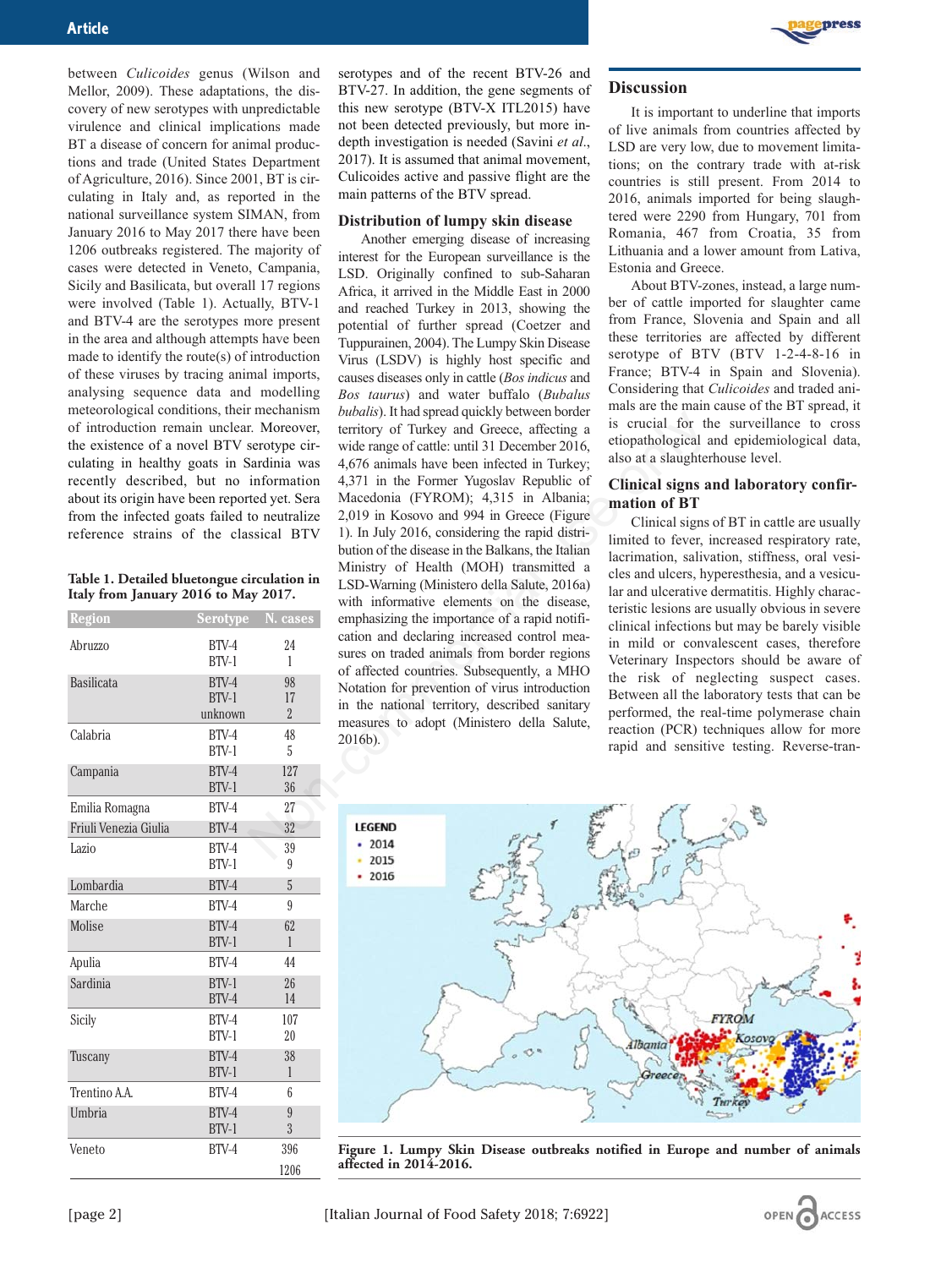

scription (RT-PCR) technology has permitted rapid amplification of BTV cDNA in clinical samples, and RT-PCR-based procedures are now available. These procedures augment the classical virological techniques to provide information on virus serogroup, serotype and topotype. About serological tests, responses appear some 7-14 days after BTV infection and are generally long-lasting. A monoclonal antibody-based competitive enzyme-linked immunosorbent assay to specifically detect anti-BTV (serogroup) antibodies is recommended. Procedures to identify and quantify the BTV serotype antibodies are more complex, being typically based on neutralisation tests (OIE, 2017).

#### **Clinical signs and laboratory confirmation of LSD**

About LSD, it is described as an acute or unapparent cattle disease where, at an initial stage, infected animals develop a biphasic febrile response (2-4 weeks after exposure to the virus) associated with salivation, lacrimation and nasal discharge. In the majority of cases, the superficial lymph nodes become enlarged and, after the onset of fever, skin nodules appear, covering the animals. Oedema, lameness and ulcerative lesions in the respiratory tract may also occur. For LSD, the mode of transmission has not been established fully, but has been demonstrated by *Aedes aegypti* mosquito and certain types of ticks, moreover, infected saliva and milk may contribute to the spread of the disease (Coetzer and Tuppurainen, 2004). Acute and severe cases present quite characteristic signs, but mild cases can easily be confused. In the event of suspect, the Veterinary Inspectors should consider LSD between possible differential diagnosis with other diseases, such as pseudo-lumpy skin disease (BHV-2), hypodermosis, insect bites, besnoitiosis, dermatophytosis, demodicosis, bovine dermatophilosis and onchocerciasis and take samples for laboratory confirmation. The diagnosis can be confirmed by different assays: i) the PCR is the least expensive and quickest method for detection of LSDV, where skin nodules, scabs, saliva, nasal secretions and blood are suitable samples for PCR detection of LSDV; ii) Virus isolation followed by PCR to confirm the virus identity takes longer and is more expensive but has the advantage of demonstrating the presence of live virus in the sample; iii) Electron microscopy can be used to identify the classic poxvirus virion but cannot differentiate to genus or species level; iv) Serological tests can be used, but they do not distinguish the three viruses in the Capripoxvirus genus (Sheeppox virus, Goatpox virus and LSD). The Virus

OPEN CACCESS

Neutralisation Test (VNT) is the only validated serological test available. The agar gel immunodiffusion test and indirect immunofluorescent antibody test are less specific than the VNT due to cross-reactions with antibody to other poxviruses. Western blotting using the reaction between the P32 antigen of LSDV with test sera is both sensitive and specific, but is difficult and expensive to carry out. Some antibodydetecting enzyme-linked immunosorbent assays (ELISAs) have been described, but none is sufficiently validated to be recommended for use (OIE, 2017). As control measures, increasing surveillance and vaccination campaigns are in place in affected country and border regions to arrest the LSD circulation.

In the light of the above, we wanted to suggest that *ante-mortem* inspection can be used to survey and identify notifiable animal diseases like BT, LSD and others. An early diagnosis, in fact, might prevent an outbreak from turning into an epidemic and inspection data might be used when documenting official freedom from notifiable diseases. Also regarding international trade, animal inspection plays a role with respect in the surveillance process. During the *antemortem* inspection, the correct identification of animals, transportation documents (*e.g*. Model IV) and food chain information (FCI) are checked (European Commission, 2004). An important document is Model IV, which is a declaration of provenance containing details about the origin and health status of animals. It consists of five parts (identification of animals, declarations for the slaughterhouse, destination site, transporter information, veterinary health certificate) and accompanies the animals throughout the period of transport. Since September se where, at an used to survey and identify notifiable ani-<br>eases to def<br>mals develop a mal diseases like BT, LSD and others. An surveillance<br>condicated with sali-<br>contraded with sali-<br>contraded with sali-<br>contraded with s

2017, it can be submitted only electronically, facilitating a rapid consultation and data storage. FCI sometimes are included or they can be in a separate form. In the FCI, according to Regulation 853/2004/EC, is specified what follow: i) status of provenance or regional health status; ii) information on veterinary treatments and diseases; iii) production performance, mortality and welfare data; iv) results of laboratory testing and v) reports about previous *ante* and *post-mortem* inspections of animals from the same holding (Alban *et al.*, 2011). All this information can be relevant for the surveillance and guide the Veterinary Inspector during the monitoring process at slaughterhouse.

The spread of emerging and re-emerging diseases highlights the crucial role of traceability both of animals and animal diseases to define useful targets for the surveillance on a risk-based approach and, on the other hand, reveals the importance of a sound veterinary service framework (Bisdorff *et al.*, 2016; Natale *et al*, 2009). At an European level, TRACES manages all sanitary requirements on intra-EU trade and importation, enabling information exchange on traded animals and updating the food chain data. TRACES cooperates also with the Animal Disease Notification System (ADNS), which is a crucial tool to assess the current outbreaks situation in the European territory. Furthermore, ADNS shares information with the World Animal Health Information System (WAHIS) to facilitate outbreaks notification and follow up (Figure 2). Therefore, what we know on emerging disease depends on the effectiveness of these surveillance systems and, earlier, on the VPHS management at a national level.



**Figure 2. Network of International and European surveillance systems.**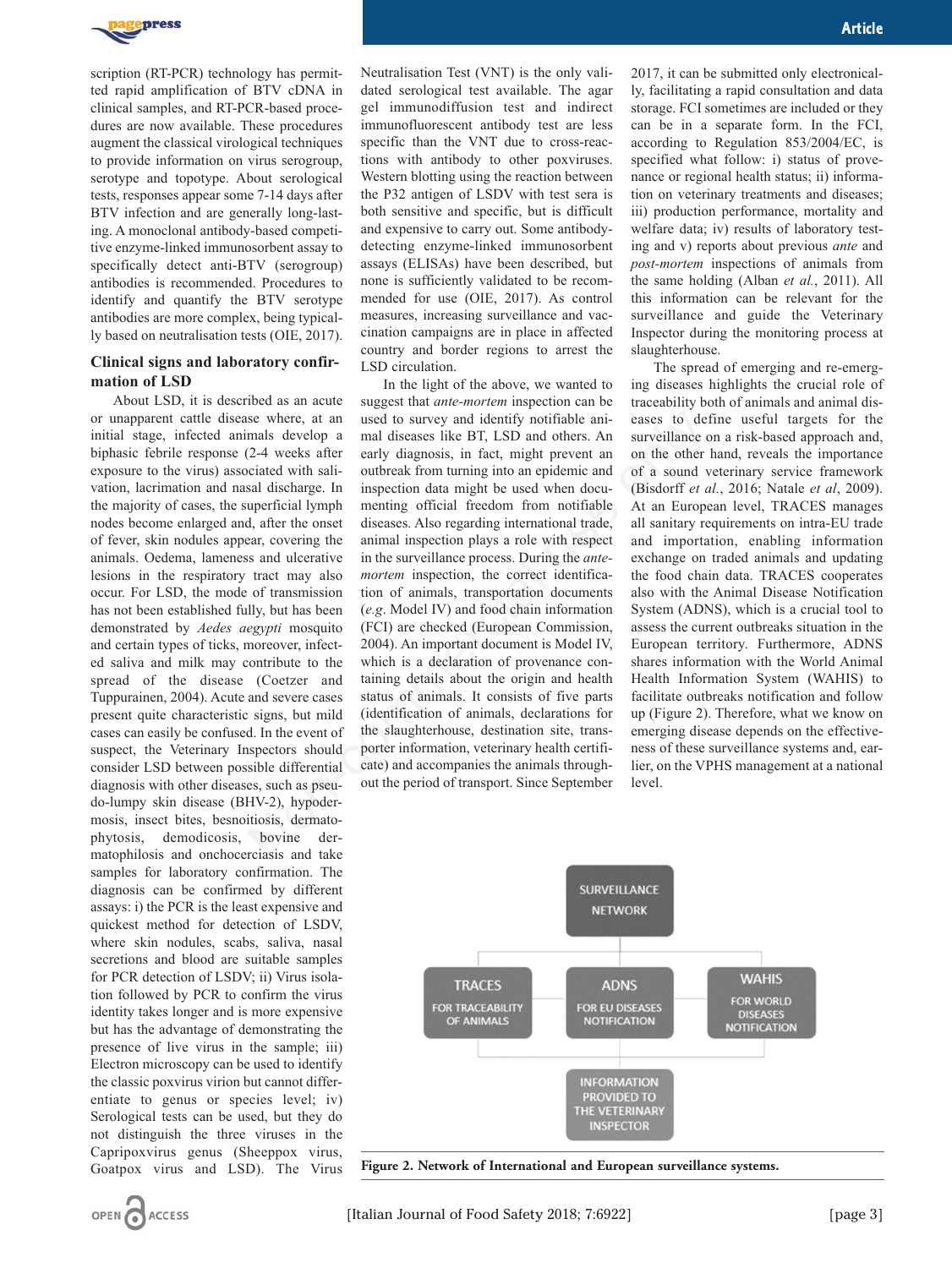In Italy is active a contingency plan for BTV through which all the Italian competent authorities manage the surveillance activities and control measures. The national plan for BTV is handled by the Directorate General for Animal Health and Veterinary Medicinal Products (*Direzione Generale della Sanità Animale e dei Farmaci Veterinari*: DGSAF) and provides for constantly updated guidelines on BTVcontrol. Since 2002, a robust and organized network of sentinel animals has been established in Italy to monitor BTV circulation. During the period of vector activity, animals are tested at least once a month and positive samples are sent to the Zooprophylactic Institute *Giuseppe Caporale* of Teramo, which is the national reference centre for exotic disease, and tested by VNT/serotype specific RT-PCR to define the circulating serotype involved. Entomological surveillance is also an important part of the contingency plan, more than 250 black light traps are placed and used to verify the abundance of *Culicoides.* In the transposition of EU regulations, the definition of a protection (100 km) and a surveillance zone (150 km) around an infected area (20 km radius), was also included in the BTV control measures. The European decision 2000/75/EC considers also the possibility to define new surveillance and protection zones, evaluating the epidemiological situation of each region or country involved (Council of the European Union, 2000). Where a welldeveloped serological and entomological system is in place, in fact, surveillance and protection zones can be reduced in a single restriction zone with a less radius. The legislation provides also that if originating in a restriction zone for BTV, the animals are banned from leaving the zone, unless accompanied by a veterinary health certificate which confirms the animal moves under one of the agreements in Annex III of Directive 1266/2007/EC (Department for Environment Food & Rural Affairs, 2016) (European Commission, 2007). These regulations have mitigated provisions on movement restrictions, avoiding the livestock sector collapse, but Veterinary Inspectors must be constantly aware of the possible incoming risk and set out appropriate investigations.

# **Conclusions**

Surveillance on emerging diseases represent a field of increasing interest for the VPHSs. Lots of surveillance systems are currently active for this scope and require a valid collaboration from all actors involved in the animal health and food safety chain.

The role of the Veterinary Inspector in this background is to control and examine each consignment of animals considering the epidemiological situation of the sending country or, in case of national movement, of the origin region. Different and integrated database allow Official Veterinarian to do so and to set out appropriate interventions before slaughtering. The *ante-mortem* inspection is, in fact, a crucial phase of the monitoring process and permits, on clinical signs evaluation, to outline a differential diagnosis that can be subsequently confirmed by laboratory testing. A more detailed examination is extremely recommended in case of suspect of an emerging and re-emerging disease, considering their economic impact and veterinary public health implications. For these reasons, Veterinary Inspectors should be considered in the surveillance process as an added value and properly motivated in their actions, since in the fight against emerging disease every piece of the chain is important.

### **References**

- Alban L, Steenberg B, Stephensen FT, Olsen A, Petersen J, 2011. Overview on current practices of meat inspection in the EU. Available on: https://efsa.onlinelibrary.wiley.com/doi/abs/10.2903/sp .efsa.2011.EN-190
- Bisdorff B, Schauer B, Taylor N, Rodríguez-Prieto V, Comin A, Brouwear A, Dórea F, Drewe J, Hoinville L, Lindberg A, Martinez Avilés M, Martínez-López B, Peyre M, Pinto Ferreira J, Rushton J, Van Schaik G, Stärk DC, Staubach C, Viciente-Rubiano M, Witteveen G, Pfeiffer D, Häsler B, 2016. Active animal health surveillance in European Union Member States: gaps and opportunities. Epidemiol Infect 12:1-16. ical surveil-<br>
in the surveillance process as an added EFSA Panel on An<br>
in the surveillance process as an added EFSA Panel on An<br>
in the Kight traps acions, since in the fight against emerging<br>
Butterworth A commercial us
	- Caporale V, 2008. Bluetongue control strategy, including recourse to vaccine. A critical review. Conf. OIE pp 189-207.
	- Coetzer JAW, 2004. Lumpy Skin Disease. Infectious Diseases of Livestock. In: Coetzer JAW, Tustin RC, eds. University Press Southern Africa, Oxford, UK, pp 1268-76.
	- Council of the European Union, 2000. Council directive of 20 November 2000 laying down specific provisions for the control and eradication of bluetongue, 2000/75/EC. In: Official Journal, L 327/74, 22/12/2000.
	- Darpel KE, Batten CA, Veronesi E, Shaw AE, Anthony S, Bachanek- Bankowska K, Kgosana L, Bin-Tarif A, Carpenter



S, Müller-Doblies UU, Takamatsu HH, Mellor PS, Mertens PPC, Oura CAL, 2007. Clinical signs and pathology shown by British sheep and cattle infected with bluetongue virus serotype 8 derived from the 2006 outbreak in northern Europe. Vet Rec 161:253-61.

- Department for Environment Food & Rural Affairs, 2016. Risk assessment for Bluetongue Virus (BTV-8): risk assessment of entry into the United Kingdom, pp 1-24. Available at: https://www.gov.uk/government/upload s/system/uploads/attachment\_data/file/ 499882/qra-BTV8-UK-160212.pdf accessed [Last accessed 14/07/2017]
- EFSA Panel on Animal Health and Welfare, 2017. Bluetongue: control, surveillance and safe movement of animals. EFSA Journal 15:1-126.
- EFSA Panel on Animal Health and Welfare, More S, Bicout D, Bøtner A, Butterworth A, Calistri P, De Koeijer A, Depner K, Edwards S, Garin-Bastuji B, Good M, Gortazar Schmidt C, Michel V, Miranda MA, Nielsen SS, Raj M, Sihvonen L, SpooldeR H, Thulke H-H, Velarde A, Willeberg P, Winckler C, Bau A, Beltran-Beck B, Carnesecchi E, Casier P, Czwienczek E, Dhollander S, Georgiadis M, Gogin A, Pasinato L, Richardson J, Riolo F, Rossi G, Watts M, Lima E and Stegeman JA, 2017. Scientific opinion on vector-borne diseases. EFSA Journal 15:1-91.
- European Commission. TRACES, TRAde Control and Expert System. Available at: https://ec.europa.eu/food/ animals/traces\_en [Last accessed 28/09/2017].
- European Commission, 2004. Regulation of the European Parliament and of the Council of 29 April 2004 laying down specific hygiene rules on the hygiene of foodstuffs, 853/2004/EC. In: Official Journal, L 139/55, 30/04/2004.
- European Commission, 2007. Commission regulation of 26 October 2007 on implementing rules for Council Directive 2000/75/EC as regards the control, monitoring, surveillance and restrictions on movements of certain animals of susceptible species in relation to bluetongue, 1266/2007/E. In: Official Journal, L 283/37, 27/10/2007.
- European Court of Auditors, 2016. Special Report on eradication, control and monitoring programmes to contain animal diseases. Luxembourg, pp 1-52.
- European Food Safety Authority, 2013. Scientific Opinion on the public health hazards to be covered by inspection of meat (bovine animals). In EFSA Journal 11:1–261.